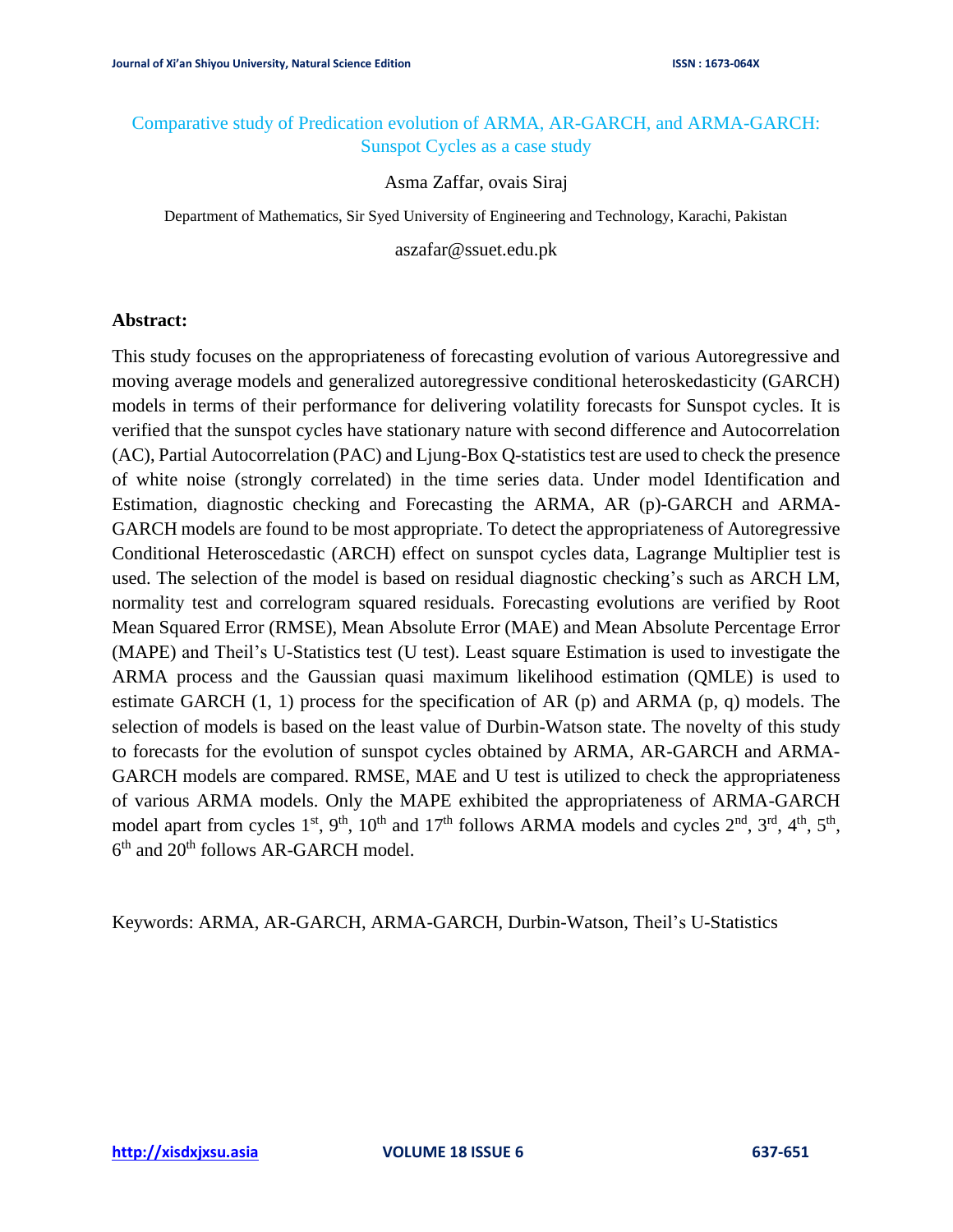### **1: Introduction**

A strong magnetic field exists in the outer region of the sun which is demonstrated by temporal dynamics and complex. For instance, sunspots, solar flares, and solar wind velocity. Sunspots have a strong statistical relationship with chromospheric flares are found (Bray and Laughhead, 1997). The main cause for change in the long term variation of the earth's climate is solar activity. Whereas, short term variation brings fluctuation in meteorological parameters (Wittmann, 1978). Sunspot cycles have a strong periodic pattern in which the number of sunspots increase and decrease within 11 years. In the sunspot data has various long and short term periods presented, apart from the prominent 11-year period. These are known as " $G - O$ " rule or the "odd – even" rule. This rule describes that an odd number of cycles are stronger as compared to the preceding even number one. Time series are very useful in various disciplines of solar physics, climate change and so on. Many time series techniques are used to predict sunspot cycles like ARMA models, ARIMA models, GRACH models, Curve fitting and so on. These methods bring more appropriate forecasting of sunspot cycles. The Autoregressive models can involve both stationary and non-stationary time series. A statistical approach to forecasting involves stochastic models to predict the values of sunspot cycles by using the previous once. In the linear time series, two methods are frequently used in literature, viz. Autoregressive AR (p) and Moving Average MA (q) (Jenkins et.al. 1970 and Hipal et. al. 1994).

#### **2: Materials and Methods**

Basically, this study is investigating the mean monthly sunspot cycles from (1755 to 2019), which is consisted  $(1<sup>st</sup>$  to  $24<sup>th</sup>$ ) cycles. The World Data Centre (WDC) and the National Oceanic and Atmospheric Administration (NOAA) for providing the  $24<sup>th</sup>$  Sunspot cycle data. The Statistical EViews version 9.0 software is used for calculation and analysis of ARMA (p, q), AR (p) – GRACH  $(1, 1)$  and ARMA  $(p, q)$  -GRACH  $(1, 1)$  model and respective graphs, for instance (Time series plots and fitted, residual and predicted plots for total sunspot cycles are most helpful for sunspot cycles scrutiny). Section 2 consists of two subsections.

The sunspot cycles can be estimated and forecasted by various statistical methods. This research mainly focuses on the Box-Jenkins method for the stationary process of ARMA (p, q), AR (p) - GRACH (1, 1) and ARMA (p, q) -GRACH (1, 1). The forecasting ability of each model of sunspot cycles will be judged by diagnostic checking tests such as Root Mean Squared Error (RMSE), Mean Absolute Error (MAE), Mean Absolute Percentage Error (MAPE). Mean maximum likelihood estimation is used to analyze ARMA  $(p, q)$ , AR  $(p)$  -GRACH  $(1, 1)$  and ARMA  $(p, q)$ -GRACH (1, 1). Selection for the appropriate and adequate process of ARMA (p, q), AR (p) – GARCH  $(1, 1)$  and ARMA  $(p, q)$  – GARCH  $(1, 1)$  for the accurate and significant test are very important. Durbin-Watson (DW) statistics test, Akaike information criterion (AIC), Bayesian Schwarz information criterion (SIC) and Hannan Quinn information criterion (HQC) and Log maximum likelihood test are used to select appropriate models. The selection of appropriate sunspot cycles is based on the minimum value of the Durbin-Watson (DW) statistics test for each method.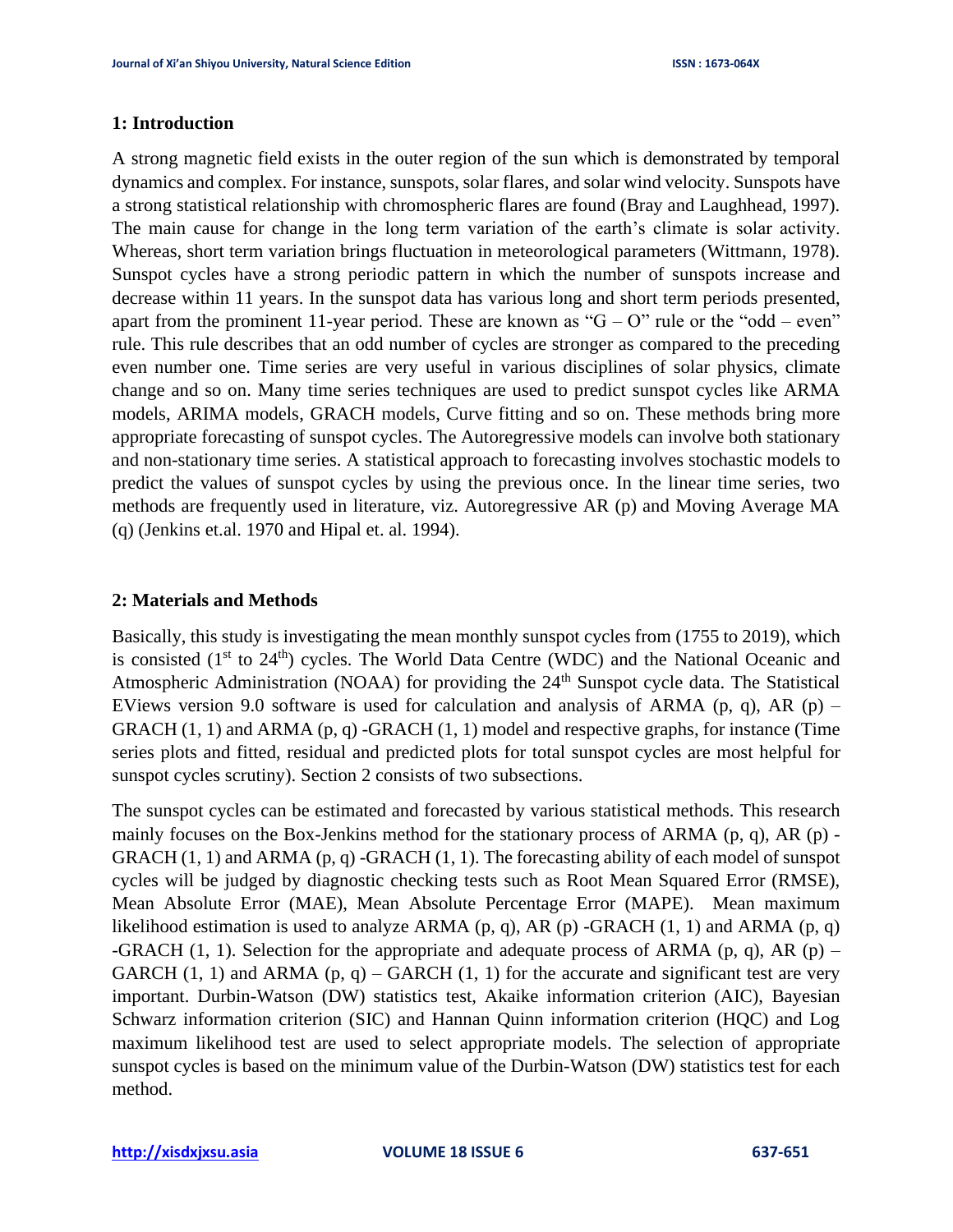ARMA models are developed by (Jenkins et. al 1994). An ARMA model is the combination of an idea of Autoregressive AR (p) and Moving Average MA (q) process. The concept of ARMA process is strongly relevant in volatility modeling. ARMA model is widely used for forecasting future values. Autoregressive process (AR) is developed by (yule, 1927). In the stochastic process, Autoregressive process AR (p) can be expressed by a weighted sum of its previous value and white noise. The generalized Autoregressive process AR (p) of lag p as follow

$$
X_t = \alpha_1 X_{t-1} + \alpha_2 X_{t-2} + \ldots + \alpha_p X_{t-p} + \epsilon_t \tag{1}
$$

Here  $\varepsilon_t$  is white noise with mean E ( $\epsilon_t$ ) = 0, variance Var ( $\epsilon_t$ ) =  $\sigma^2$  and Cov ( $\epsilon_t$ <sub>-s</sub>,  $\epsilon_t$ ) = 0, if s  $\neq$  0. For every t, suppose that  $\tau_t$  is independent of the  $X_{t-1}, X_{t-2}, \ldots, \tau_t$  is uncorrelated with  $X_s$  for each *s*  $<$  *t*. AR (p) models regress is past values of the data set. Whereas, MA (q) model relates with error terms as a descriptive variable (Hipal et. al. 1994). The generalized Moving Average process MA (q) of lag q as follows

$$
X_t = \epsilon_t + \beta_1 \epsilon_{t-1} + \beta_2 \epsilon_{t-2} + \ldots + \beta_q \epsilon_{t-q}
$$
 (2)

The process  $X_t$  is defined by the ARMA model

$$
X_t = \alpha_1 X_{t-1} + \alpha_2 X_{t-2} + \ldots + \alpha_p X_{t-p} + \epsilon_t + \beta_1 \epsilon_{t-1} + \beta_2 \epsilon_{t-2} + \ldots + \beta_q \epsilon_{t-q}
$$
(3)

With  $\epsilon_t$  is an uncorrelated process with mean zero. The prediction of ARMA (p, q) process shows the decay to be sinusoidally and exponentially to zero.

Autoregressive process (AR) is developed by Yule (Yule, 1927). An autoregressive process AR (p) can be expressed by a weighted sum of its previous values and a white noise. The generalized Autoregressive process AR (p) of lag p is expressed as follows.

$$
X_t = \alpha_1 X_{t-1} + \alpha_2 X_{t-2} + \ldots + \alpha_p X_{t-p} + \tau_t \tag{4}
$$

Here  $\varepsilon_t$  is white noise with mean E  $(\tau_t) = 0$ , variance Var  $(\tau_t) = \sigma^2$  and Cov  $(\tau_{t-s}, \tau_t) = 0$ , if  $s \neq 0$ . For every t, it is supposed that  $\tau_t$  is independent of the  $X_{t-1}$ ,  $X_{t-2}$ , …..  $\tau_t$  is uncorrelated with  $X_s$  for each  $s < t$ .

The GARCH (1, 1) process was developed by Bollerslev (1986). The generalized GARCH (p, q) stochastic volatility model was developed by (Aquilar et. al. 2000, Kim et. al. 1998). The generalized autoregressive conditional heteroskedasticity GARCH model is more appropriate to analyze the fluctuation of variances. GARCH model is preferred to study volatility clustering () and the relative volatility forecasts (Andersen et. al. 1998). GARCH (1, 1) process has better forecasting ability as compared to other traditional models (Akgiray, 1989). GARCH (1, 1) process is better to construct multi-period long term forecasting. GARCH model is widely used for modeling and forecasting of various other types of data which include economic and financial modeling too. The GARCH  $(1, 1)$  process of  $X_t$  is represented as follows

$$
\tau_t = \sigma_t \epsilon_t \tag{5}
$$

Where  $\epsilon_t \sim IID(0, 1)$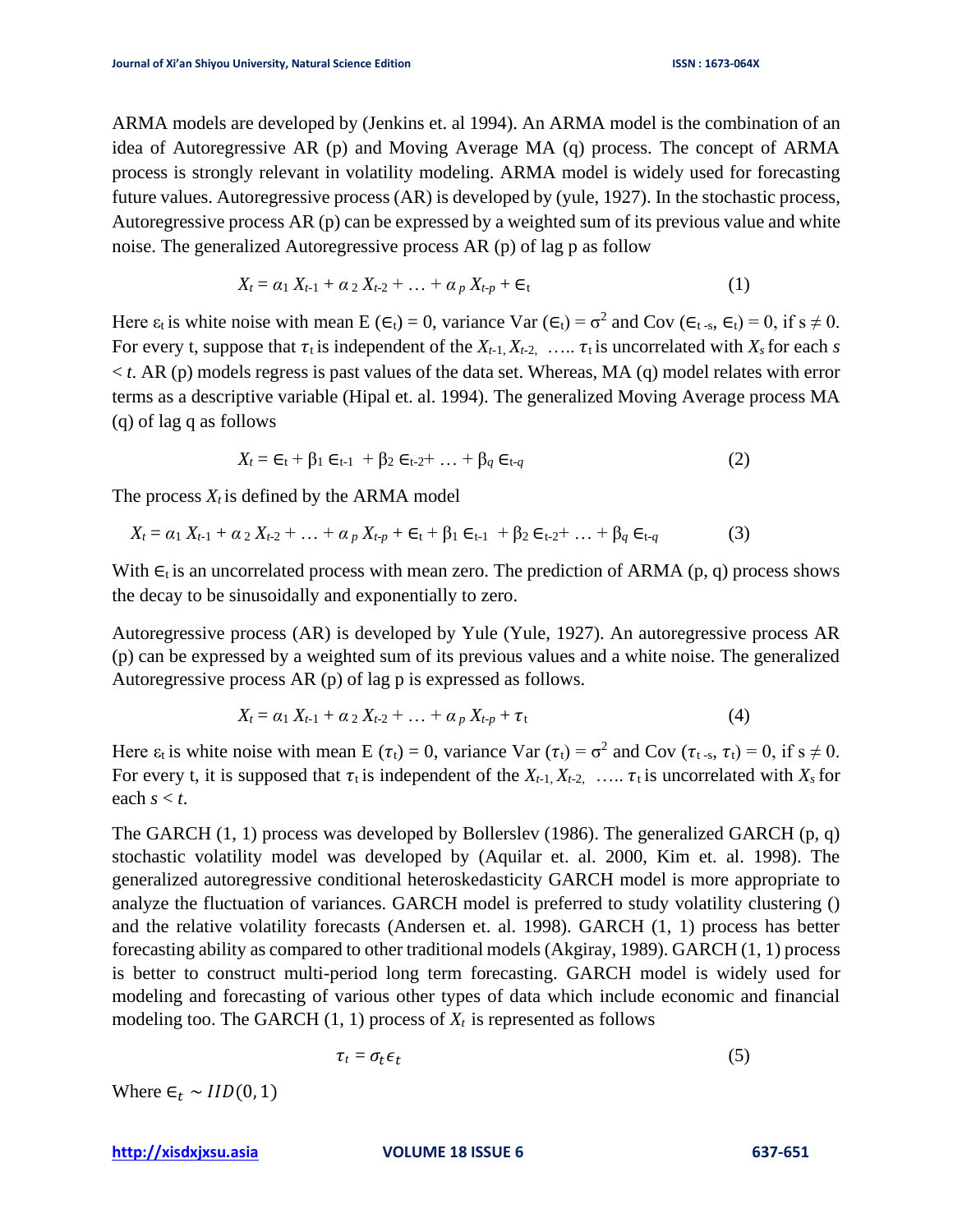The model itself is represented as

$$
\sigma_t^2 = \delta + \beta \tau_{t-1}^2 + \gamma \sigma_{t-1}^2 \text{ with } \delta + \beta + \gamma \ge 0
$$

GARCH (1, 1) process is a covariance-stationary white noise process if and only if  $\beta + \gamma \leq 1$ . The variance of the covariance-stationary process is represented as follows.

$$
\text{Var}\left(X_t\right) = \frac{\delta}{1 - \beta - \gamma} \tag{6}
$$

GARCH  $(1, 1)$  process is stationary if it holds stationary conditions. GARCH  $(1, 1)$  process mostly follows leptokurtic (kurtosis greater than 3) which shows a heavy tailed behavior (long term dependence). GARCH (1, 1) process specification with AR (p) is defined as follows ( $t = 0$  $\pm$  1,  $\pm$  2, ...).

$$
X_t = \alpha_1 X_{t-1} + \alpha_2 X_{t-2} + \ldots + \alpha_p X_{t-p} + \tau_t \tag{7}
$$

$$
\tau_t = \sigma_t \epsilon_t \text{ with } \epsilon_t \sim IID(0, 1) \tag{8}
$$

$$
\sigma_t^2 = \delta + \beta_1 \tau_{t-1}^2 + \beta_2 \tau_{t-2}^2 + \dots + \beta_p \tau_{t-p}^2 + \gamma \sigma_{t-1}^2 \tag{9}
$$

Where  $E(\tau_t) = 0$ , variance  $Var(\tau_t | \tau_{t-1}^2, \tau_{t-2}^2 ...) = \sigma^2$  and  $Cov(\tau_{t-s}, \tau_t) = 0$ , if  $s \neq 0$ .

Moreover, The Box-Jenkins methodology with GARCH approach is used to develop models, to estimate the models and to forecast the sunspot cycle's data.

The concept of ARMA models is strongly relevant to volatility modeling. The generalized autoregressive conditional heteroscedastic (GARCH) models can be linked as ARMA models. GARCH Models satisfy an ARMA equation with white noise. In the time series, the GARCH model supposition that conditional mean is zero. Generally, the conditional mean of ARMA model can be structured. Identification of GARCH process focused on the square of residuals from the appropriate ARMA models. Moreover, in the ARAM process, the quasi maximum likelihood estimation is nearly independent of their GARCH process. ARMA estimates and GARCH estimation are strongly correlated if the ARMA – GARCH process has a skewed distribution (Csyer et. al 2008). The ARAM process and GARCH process have similar behavior in forecasting. ARMA – GARCH process provides a good estimation in time series data.

GARCH (1, 1) process specification with ARMA (p, q) is defined as follows (t =  $0 \pm 1, \pm 2, ...$ ).

$$
X_t = \alpha_1 X_{t-1} + \alpha_2 X_{t-2} + \ldots + \alpha_p X_{t-p} + \epsilon_t + \beta_1 \epsilon_{t-1} + \beta_2 \epsilon_{t-2} + \ldots + \beta_q \epsilon_{t-q}
$$
(10)

$$
\tau_t = \sigma_t \epsilon_t \text{ with } \epsilon_t \sim IID(0, 1) \tag{11}
$$

$$
\sigma_t^2 = \delta + \beta_1 \tau_{t-1}^2 + \beta_2 \tau_{t-2}^2 + \dots + \beta_p \tau_{t-p}^2 + \gamma \sigma_{t-1}^2 \tag{12}
$$

Where  $E(\tau_t) = 0$ , variance  $Var(\tau_t | \tau_{t-1}^2, \tau_{t-2}^2 ...) = \sigma^2$  and  $Cov(\tau_{t-s}, \tau_t) = 0$ , if  $s \neq 0$ .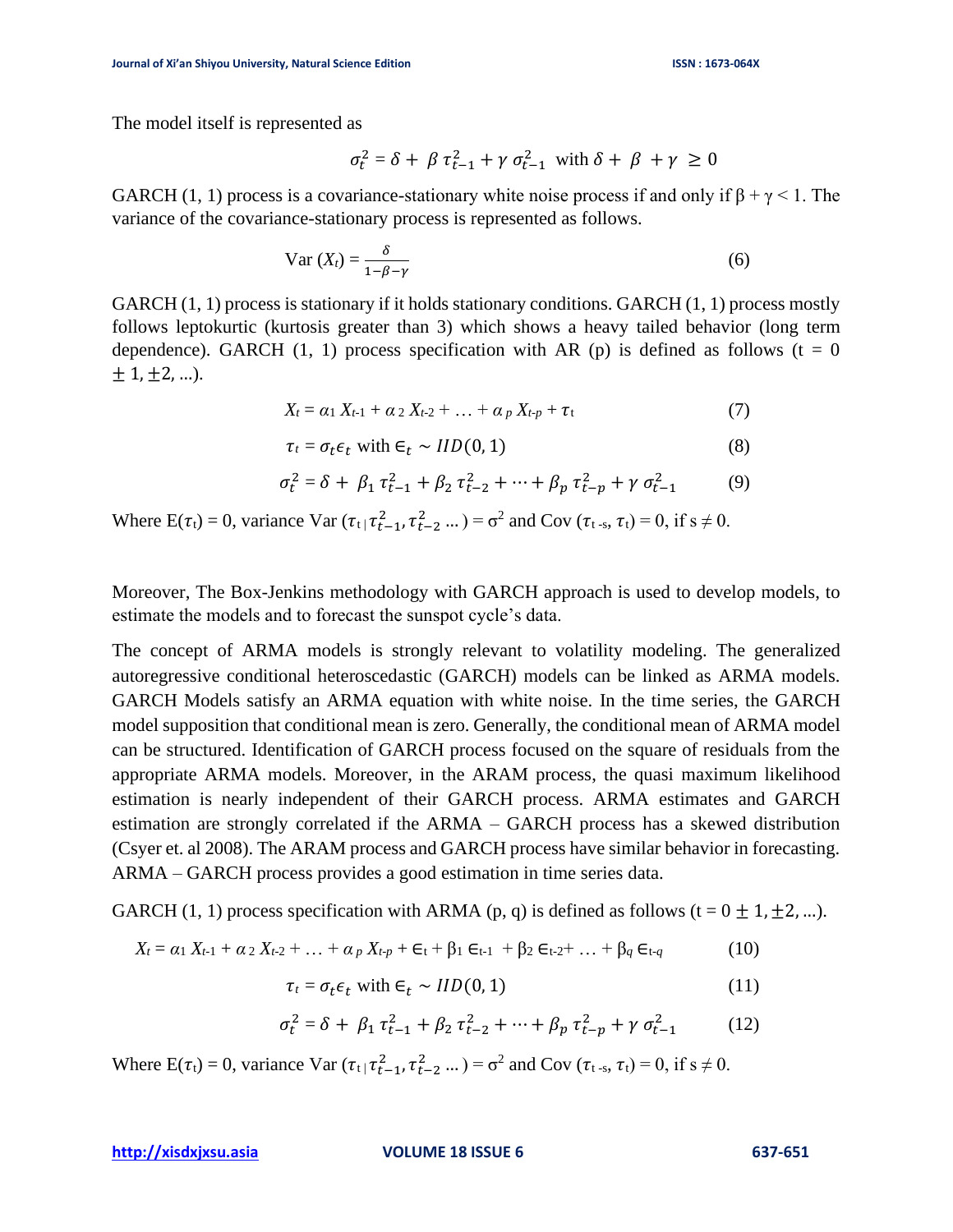Moreover, The Box-Jenkins methodology with GARCH approach is used to develop models, to estimate the models and to forecast the sunspot cycle's data.

Lagrange multipliers (LM) are used to check the ARCH effect of the available data. Correlogram squared residual test is also used to verify the ARCH effect. The Gaussian quasi maximum likelihood estimation is performed to select the appropriate model. Forecasts with the best fitted model of sunspot cycles were tested for accuracy with the help of Root mean square error (RMSE), Mean Absolute Error (MAE) and Mean Absolute Percentage Error (MAPE). A little description of these terminologies is given in the following.

$$
MAE = \frac{1}{n} \sum_{t=1}^{n} |\epsilon_t|
$$
 (13)

Where n is the number of observations. Mean Absolute Error (MAE) measures the absolute deviation of forecasted values from real ones. It is also known as Mean Absolute Deviation (MAD). It expresses the magnitude of overall error, happened due to forecasting. MAE does not cancel out the effect of positive and negative errors. MAE does not express the directions of errors. It should be as small as possible for good forecasting. MAE depends on the data transformations and the scale of measurement. MAE is not the panelized the extreme forecast error.

The Mean Absolute Percentage Error (MAPE) is defined as

$$
\text{MAPE} = \frac{1}{n} \sum_{t=1}^{n} \left| \frac{\epsilon_t}{x_t} \right| \times 100 \tag{14}
$$

Mean Absolute Percentage Error (MAPE) provides the percentage of the average absolute error. It is independent of the scale measurement. Whereas, dependent on the data transformations. MAPE does not locate the direction of Error. The extreme deviation is not penalized by MAPE. Opposite signed errors do not parallel to each other in MAPE.

The root mean squared error (RMSE) is defined as

$$
\text{RMSE} = \sqrt{\frac{1}{n} \sum_{t=1}^{n} \epsilon_t^2}
$$
 (15)

RMSE calculate the average squared deviation of forecasted values. The opposed sighed error does not parallel to each other. RMSE provide the complete idea of the error happened during forecasting. While forecasting, penalizes extreme error happens. In RMSE, the total forecast error is affected by the large individual error. For instance, a large error is more appropriate than small errors. It does not reveal the direction of overall errors. RMSE is affected by the data transformation and change of scale. RMSE is a good measure of overall forecast error.

## **3: Results and Discussion**

In this study, forecasting accuracy of ARMA, AR-GARCH (1, 1) and ARMA-GARCH (1, 1) models are checked by RMSE, MAE, MAPE and Theil's U-Statistics (U test).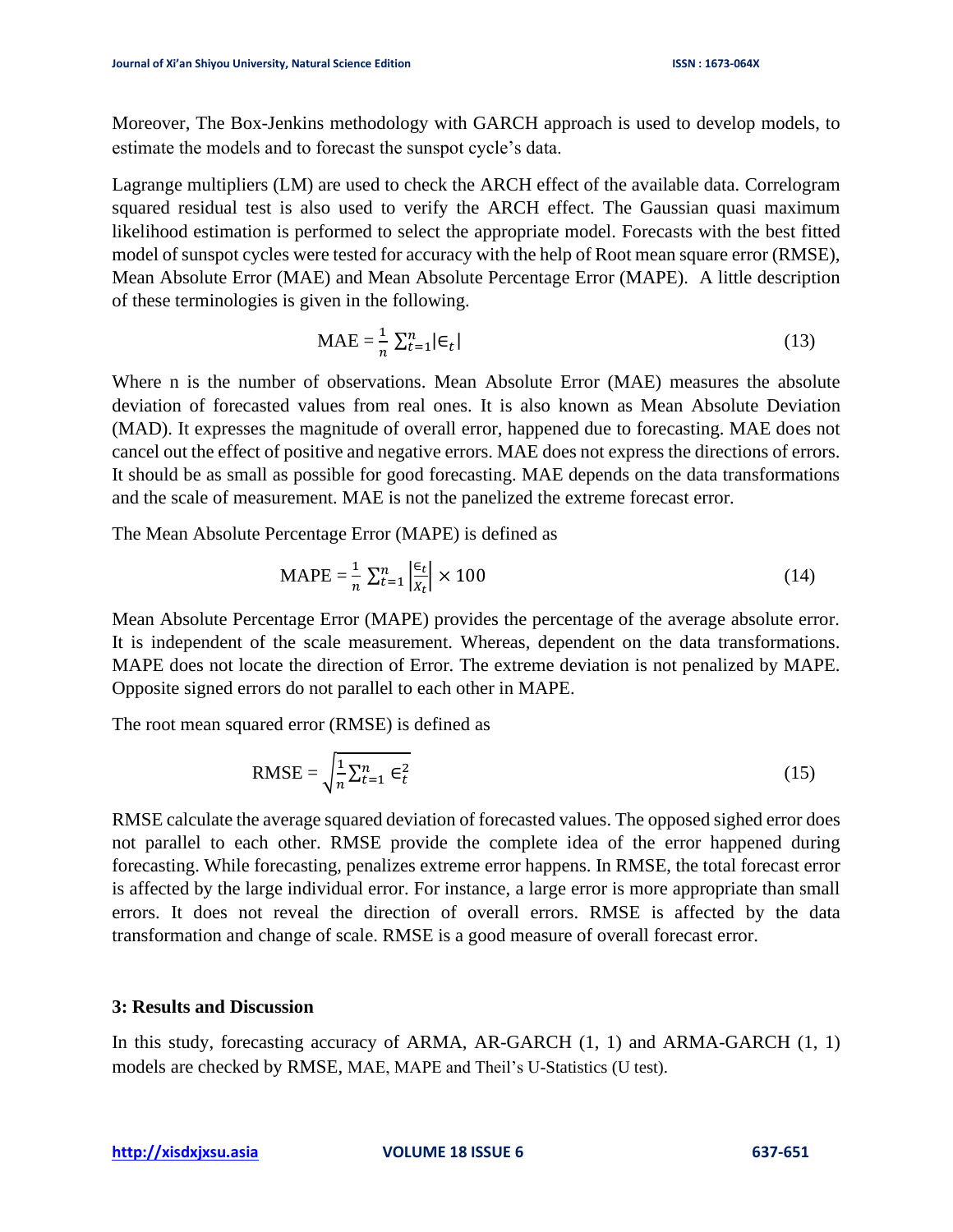| Duration            | ARMA(p, q)        | $AR(p)$ -GARCH |          | $ARMA(p,q)$ )–GARCH |          |
|---------------------|-------------------|----------------|----------|---------------------|----------|
|                     |                   | (1,1)          |          | (1,1)               |          |
| Aug 1755 - Mar 1766 | 22.96202<br>(6,5) | AR(2)          | 27.61330 | (6,5)               | 32.67503 |
| Mar 1766 - Aug 1775 | (5,3)<br>37.92649 | AR(2)          | 48.9534  | (5,1)               | 43.75567 |
| Aug 1775 - Jun 1784 | 56.72805<br>(6,4) | AR(2)          | 81.25105 | (1,1)               | 82.97762 |
| Jun 1784 - Jun 1798 | 54.15024<br>(5,4) | AR(2)          | 69.70664 | (2,2)               | 69.78911 |
| Jun 1798 - Sep 1810 | 19.61195<br>(5,3) | AR(2)          | 29.84910 | (3,3)               | 28.93611 |
| Sep1810 - Dec 1823  | 17.58213<br>(3,4) | AR(2)          | 23.87355 | (3,3)               | 25.17780 |
| Dec1823 - Oct 1833  | 24.84239<br>(5,3) | AR(3)          | 26.97423 | (3,3)               | 35.06270 |
| Oct1833 - Sep 1843  | 47.89669<br>(4,6) | AR(2)          | 76.51305 | (3,2)               | 70.49102 |
| Sep1843 - Mar 1855  | 36.85102<br>(4,3) | AR(2)          | 54.20801 | (4,2)               | 55.68955 |
| Mar1855 - Feb 1867  | 34.05871<br>(6,4) | AR(2)          | 46.84207 | (4,4)               | 50.33423 |
| Feb1867 - Sep 1878  | 51.34360<br>(6,4) | AR(2)          | 66.48149 | (5,1)               | 68.21752 |
| Sep1878 - Jun 1890  | (5,3)<br>26.94070 | AR(2)          | 39.33113 | (2,2)               | 40.16201 |
| Jun1890 - Sep 1902  | 33.19800<br>(5,4) | AR(2)          | 41.43307 | (2,2)               | 44.99864 |
| Sep 1902 - Dec 1913 | 26.33349<br>(4,6) | AR(2)          | 37.13987 | (2,2)               | 36.86236 |
| Dec1913 - May 1923  | (5,4)<br>33.40646 | AR(3)          | 50.69620 | (3,3)               | 53.34212 |
| May 1923 - Sep 1933 | 28.41330<br>(6,5) | AR(2)          | 41.61186 | (2,2)               | 44.92782 |
| Sep 1933 - Jan 1944 | 40.50563<br>(6,2) | AR(3)          | 66.90030 | (2,2)               | 67.16046 |
| Jan 1944 - Feb 1954 | 58.17556<br>(6,4) | AR(2)          | 88.43862 | (5,3)               | 89.57113 |
| Feb 1954 - Oct 1964 | (4,3)<br>81.95903 | AR(2)          | 110.3128 | (5,3)               | 113.2087 |
| Oct 1964 - May 1976 | 39.00213<br>(4,3) | AR(2)          | 59.36716 | (2,2)               | 63.56454 |
| May1976 - Mar 1986  | 61.20026<br>(5,3) | AR(2)          | 92.03096 | (2,2)               | 91.74100 |
| Mar1986 - Jun1996   | 65.05685<br>(5,6) | AR(2)          | 84.07413 | (6,1)               | 87.08569 |
| Jun1996 - Jan 2008  | 45.06462<br>(6,4) | AR(2)          | 60.54590 | (2,2)               | 65.31769 |
| Jan 2008 - Dec 2019 | (6,4)<br>44.54175 | AR(2)          | 52.01005 | (2,2)               | 54.37098 |

Table 1: Root Mean Square Error (RMSE) of ARMA, AR-GARCH and ARMA-GARCH of sunspot cycles

Table 1: depicts that the comparative study of the forecasting evolution of ARMA (p, q), AR (p)- GARCH  $(1, 1)$  and ARMA  $(p, q)$ -GARCH  $(1, 1)$  process of each sunspot cycle in term of RMSE. 1<sup>st</sup> Sunspot cycles has best fitted models are ARMA (6, 5), AR (2)-GARCH and ARMA (6, 5)-GARCH process.  $2<sup>nd</sup>$  Sunspot cycles has expressed that the appropriate models are ARMA (5, 3), AR (2)-GARCH and ARMA (5, 1)-GARCH process.  $3<sup>rd</sup>$  sunspot cycle has suitable fitted models are ARMA  $(6, 4)$ , AR  $(2)$  -GARCH and ARMA  $(1, 1)$  -GARCH process.  $4<sup>th</sup>$  sunspot cycle has best fitted models are ARMA (5, 4), AR (2)-GARCH and ARMA (2, 2)-GARCH process. 5<sup>th</sup> sunspot cycle shows appropriate models are ARMA (5, 3), AR (2)-GARCH and ARMA (3, 3)- GARCH process.  $6<sup>th</sup>$  sunspot cycles express the suitable models are ARMA (3, 4), AR (2)-GARCH and ARMA (3, 3)-GARCH process.  $7<sup>th</sup>$  sunspot cycles depict best fitted models are ARMA (5, 3), AR (3)-GARCH and ARMA (3, 3)-GARCH process.  $8<sup>th</sup>$  sunspot cycle shows best appropriate models are ARMA (4, 6), AR (2)-GARCH and ARMA (3, 2)-GARCH process.  $9<sup>th</sup>$  sunspot cycle has best fitted models are ARMA  $(4, 3)$ , AR  $(2)$ -GARCH and ARMA  $(4, 2)$ -GARCH process.  $10^{th}$ sunspot cycles express best fitted models are ARMA (6, 4), AR (2)-GARCH and ARMA (4, 4)- GARCH process.  $11<sup>th</sup>$  sunspot cycles reveal best fitted models are ARMA (6, 4), AR (2)-GARCH and ARMA (5, 1)-GARCH process.  $12<sup>th</sup>$  sunspot cycle has suitable models are ARMA (5, 3), AR (2)-GARCH and ARMA (2, 2)-GARCH process.  $13<sup>th</sup>$  sunspot cycle shows best fitted models are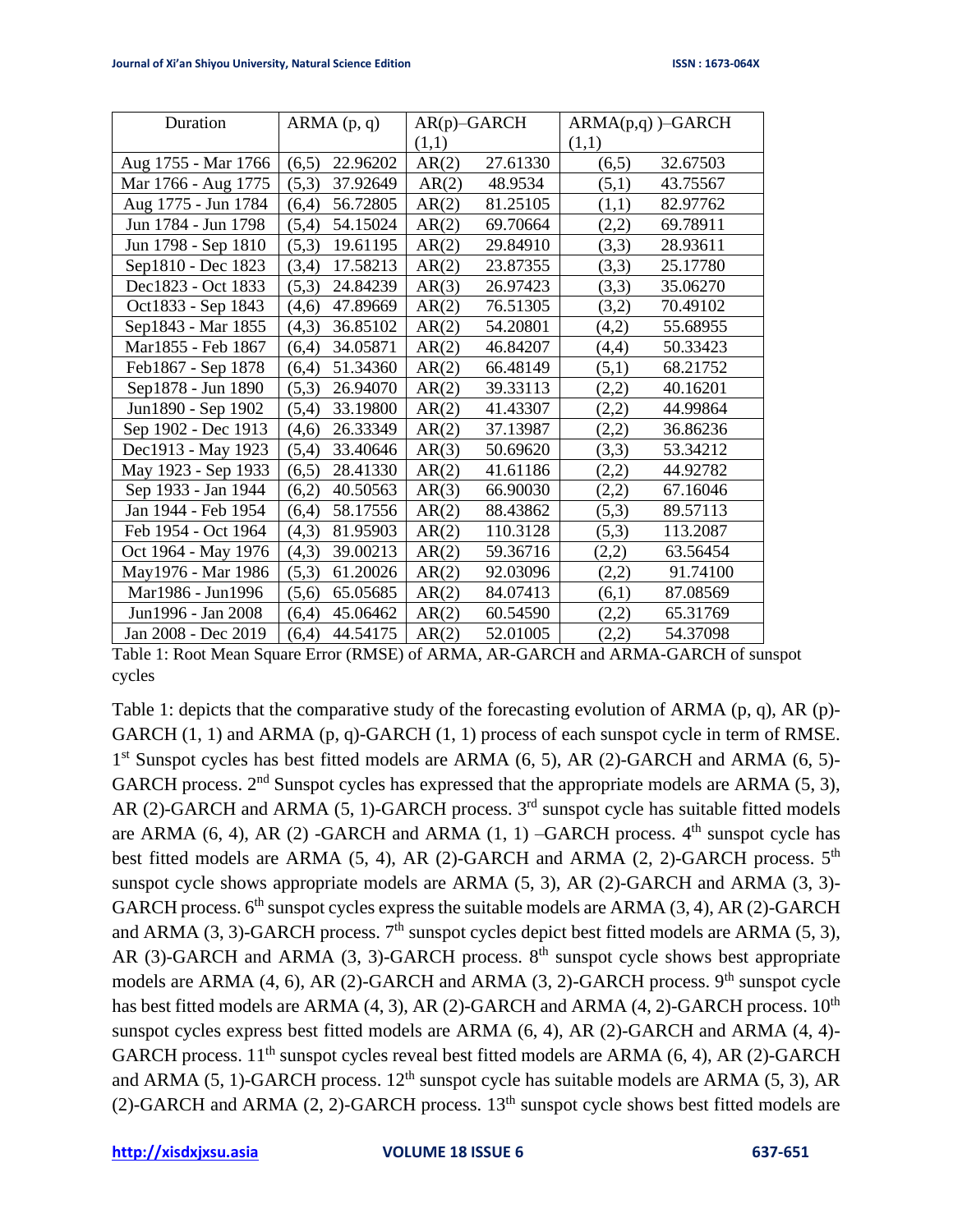ARMA (5, 4), AR (2)-GARCH and ARMA (2, 2)-GARCH process.  $14<sup>th</sup>$  sunspot cycles express appropriate models are ARMA  $(4, 6)$ , AR  $(2)$ -GARCH and ARMA  $(2, 2)$ -GARCH process. 15<sup>th</sup> sunspot cycles describe the best fitted models are ARMA (5, 4), AR (3)-GARCH and ARMA (3, 3)-GARCH process.  $16<sup>th</sup>$  sunspot cycles represent suitable models are ARMA (6, 5), AR (2)-GARCH and ARMA (2, 2)-GARCH process.  $17<sup>th</sup>$  sunspot cycle has best fitted models are ARMA  $(6, 2)$ , AR  $(3)$ -GARCH and ARMA  $(2, 2)$ -GARCH process. 18<sup>th</sup> sunspot cycles describe the appropriate models are ARMA  $(6, 4)$ , AR  $(2)$ -GARCH and ARMA  $(5, 3)$ -GARCH process.  $19<sup>th</sup>$ sunspot cycle has best fitted models are ARMA (4, 3), AR (2)-GARCH and ARMA (5, 3)-GARCH process.  $20<sup>th</sup>$  sunspot cycles reveal best fitted models are ARMA (4, 3), AR (2)-GARCH and ARMA (2, 2)-GARCH process.  $21<sup>st</sup>$  sunspot cycles express suitable models are ARMA (5, 3), AR (2)-GARCH and ARMA (2, 2)-GARCH process.  $22<sup>nd</sup>$  sunspot cycle has best fitted models are ARMA (5, 6), AR (2)-GARCH and ARMA (6, 1)-GARCH process.  $23<sup>rd</sup>$  sunspot cycles describe appropriate models are ARMA  $(6, 4)$ , AR  $(2)$ -GARCH and ARMA  $(2, 2)$ -GARCH process.  $24<sup>th</sup>$ sunspot cycles represent suitable models are ARMA (6, 4), AR (2)-GARCH and ARMA (2, 2)- GARCH process. Root Mean Square Error (RMSE) shows that ARMA (p, q) model is the best appropriate model as comparative to AR(p)-GARCH and ARMA (p, q)- GARCH models. Sunspot cycles have least RMSE values in ARMA (p, q) process. Figure 1 displayed that RMSE comparison of ARMA, AR-GARCH and ARMA-GARCH process of sunspot cycles.



**Figure 1:** RMSE of ARMA, AR-GARCH and ARMA-GARCH process of sunspot cycles.

The selection of the best fitted model is based on MAE.

| Duration                           | ARMA(p, q)        | $AR(p)$ -GARCH |          | $ARMA(p,q)$ )–GARCH |          |
|------------------------------------|-------------------|----------------|----------|---------------------|----------|
|                                    |                   | (1,1)          |          | (1,1)               |          |
| Aug 1755 - Mar 1766 (4,5) 18.43576 |                   | AR(2)          | 21.4119  | (6,5)               | 25.67541 |
| Mar 1766 - Aug 1775                | 29.55789<br>(5,3) | AR(2)          | 37.4807  | (5,1)               | 33.31524 |
| Aug 1775 - Jun 1784                | 43.64520<br>(6.4) | AR(2)          | 62.90952 | (1,1)               | 64.99252 |
| Jun 1784 - Jun 1798                | 41.59299<br>(5,6) | AR(2)          | 53.90236 | (2,2)               | 53.91451 |
| Jun 1798 - Sep 1810                | 16.77907<br>(5,3) | AR(2)          | 23.36523 | (3,3)               | 22.58619 |
| Sep1810 - Dec 1823                 | 13.25282<br>(6,4) | AR(2)          | 16.61689 | (3,3)               | 22.61958 |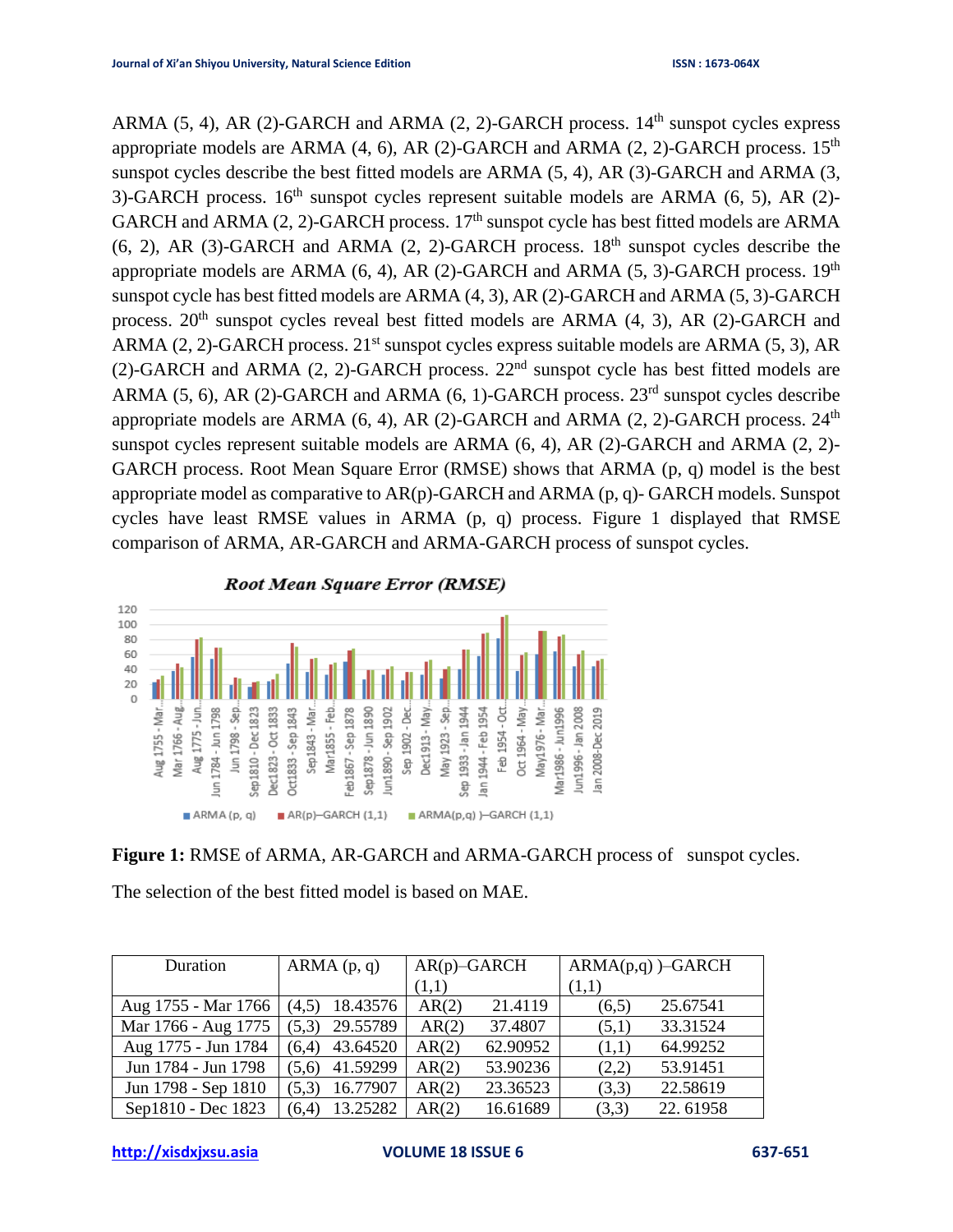| Dec1823 - Oct 1833  | 20.57404<br>(5,3) | AR(3) | 22.29147 | (3,3) | 27.96897 |
|---------------------|-------------------|-------|----------|-------|----------|
| Oct1833 - Sep 1843  | 37.64070<br>(4,6) | AR(2) | 59.98412 | (3,2) | 53.86759 |
| Sep1843 - Mar 1855  | 26.67266<br>(6,4) | AR(2) | 41.01302 | (4,2) | 42.46238 |
| Mar1855 - Feb 1867  | 26.32748<br>(6,4) | AR(2) | 36.86088 | (4,4) | 40.31416 |
| Feb1867 - Sep 1878  | 40.82203<br>(6,4) | AR(2) | 48.35055 | (5,1) | 50.46720 |
| Sep1878 - Jun 1890  | 22.33445<br>(5,3) | AR(2) | 29.41939 | (2,2) | 30.27203 |
| Jun1890 - Sep 1902  | 27.39173<br>(5,4) | AR(2) | 30.79801 | (2,2) | 33.86295 |
| Sep 1902 - Dec 1913 | 21.89815<br>(4,6) | AR(2) | 28.22192 | (2,2) | 27.61363 |
| Dec1913 - May 1923  | 26.04595<br>(5,3) | AR(3) | 39.37540 | (3,3) | 41.91097 |
| May 1923 - Sep 1933 | 23.46526<br>(6,5) | AR(2) | 32.01947 | (2,2) | 35.31193 |
| Sep 1933 - Jan 1944 | 31.48136<br>(6,2) | AR(3) | 32.01947 | (2,2) | 54.07226 |
| Jan 1944 - Feb 1954 | (5,3)<br>44.02761 | AR(2) | 70.49887 | (5,3) | 72.19864 |
| Feb 1954 - Oct 1964 | (4,3)<br>64.00049 | AR(2) | 84.95945 | (5,3) | 88.62173 |
| Oct 1964 - May 1976 | 32.19808<br>(4,3) | AR(2) | 47.77713 | (2,2) | 51.95468 |
| May1976 - Mar 1986  | (5,3)<br>50.64551 | AR(2) | 73.19906 | (2,2) | 72.87236 |
| Mar1986 - Jun1996   | 50.90771<br>(4,5) | AR(2) | 63.14946 | (6,1) | 66.45792 |
| Jun1996 - Jan 2008  | 35.46916<br>(3,4) | AR(2) | 46.23687 | (2,2) | 50.61469 |
| Jan 2008-Dec 2019   | 35.30753<br>(6,4) | AR(2) | 37.04478 | (2,2) | 38.55961 |

Table 2: Mean Absolute Error (MAE) of ARMA, AR-GARCH and ARMA-GARCH of sunspot cycles

Table 2: depict that 1<sup>st</sup> sunspot cycles has best fitted models are ARMA (4, 5), AR (2)-GARCH and ARMA  $(6, 5)$ -GARCH process.  $2<sup>nd</sup>$  sunspot cycle has expressed that the appropriate models are ARMA  $(5, 3)$ , AR  $(2)$ -GARCH and ARMA  $(5, 1)$ -GARCH process.  $3<sup>rd</sup>$  sunspot cycle has suitable fitted models are ARMA  $(6, 4)$ , AR $(2)$ -GARCH and ARMA  $(1, 1)$ -GARCH process.  $4<sup>th</sup>$ sunspot cycle has best fitted models are ARMA (5, 6), AR (2)-GARCH and ARMA (2, 2)-GARCH process.  $5<sup>th</sup>$  sunspot cycle shows appropriate models are ARMA (5, 3), AR (2)-GARCH and ARMA (3, 3)-GARCH models.  $6<sup>th</sup>$  sunspot cycles express the suitable models are ARMA (6, 4), AR (2)-GARCH and ARMA (3, 3)-GARCH process.  $7<sup>th</sup>$  sunspot cycles depict best fitted models are ARMA  $(5, 3)$ , AR  $(3)$ -GARCH and ARMA  $(3, 3)$ -GARCH process.  $8<sup>th</sup>$  sunspot cycle shows best appropriate models are ARMA (4, 6), AR (2)-GARCH and ARMA (3, 2)-GARCH process. 9<sup>th</sup> sunspot cycle has best fitted models are ARMA (6, 4), AR (2)-GARCH and ARMA (4, 2)-GARCH process.  $10^{th}$  sunspot cycles express best fitted models are ARMA (6, 4), AR (2)-GARCH and ARMA (4, 4)-GARCH process.  $11<sup>th</sup>$  sunspot cycle reveals best fitted models are ARMA (6, 4), AR (2)-GARCH and ARMA (5, 1)-GARCH process.  $12<sup>th</sup>$  sunspot cycle has suitable models are ARMA  $(5, 3)$ , AR  $(2)$ -GARCH and ARMA  $(2, 2)$ -GARCH process.  $13<sup>th</sup>$  sunspot cycle shows best fitted models are ARMA  $(5, 4)$ , AR  $(2)$ -GARCH and ARMA  $(2, 2)$ -GARCH process.  $14<sup>th</sup>$ sunspot cycles express appropriate models are ARMA (4, 6), AR (2)-GARCH and ARMA (2, 2)- GARCH process.  $15<sup>th</sup>$  sunspot cycles describe the best fitted models are ARMA (5, 3), AR (3)-GARCH and ARMA  $(3, 3)$ -GARCH process. 16<sup>th</sup> sunspot cycles represent suitable models are ARMA (6, 5), AR (2)-GARCH and ARMA (2, 2)-GARCH process.  $17<sup>th</sup>$  sunspot cycle has best fitted models are ARMA  $(6, 2)$ , AR  $(3)$ -GARCH and ARMA  $(2, 2)$ -GARCH process. 18<sup>th</sup> sunspot cycles describe the appropriate models are ARMA (6, 4), AR (2)-GARCH and ARMA (5, 3)- GARCH process.  $19<sup>th</sup>$  sunspot cycle has best fitted models are ARMA (4, 3), AR (2)-GARCH and ARMA (5, 3)-GARCH process.  $20<sup>th</sup>$  sunspot cycles reveal best fitted models are ARMA (4, 3),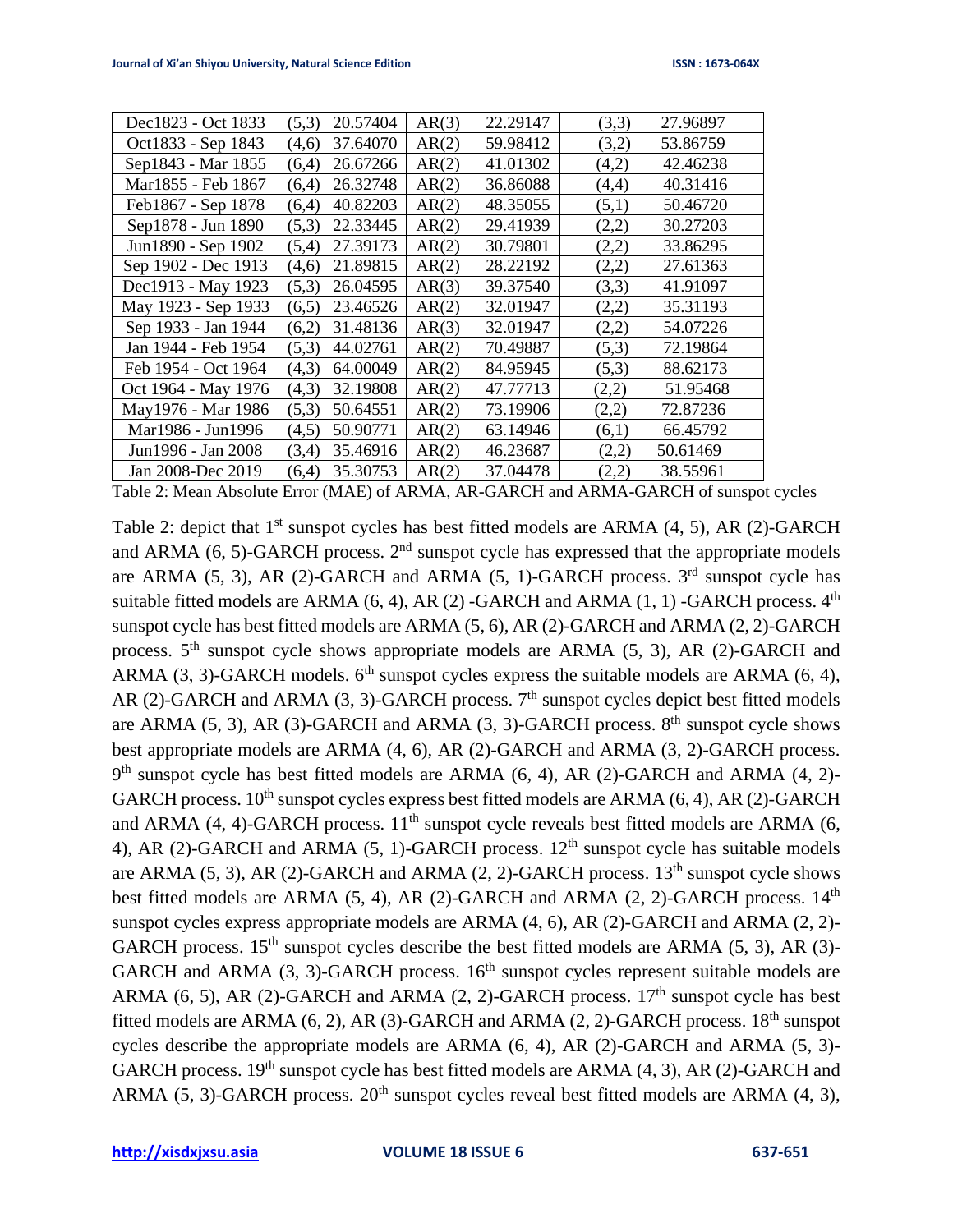AR (2)-GARCH and ARMA (2, 2)-GARCH process.  $21<sup>st</sup>$  sunspot cycles express suitable models are ARMA  $(5, 3)$ , AR  $(2)$ -GARCH and ARMA  $(2, 2)$ -GARCH process.  $22<sup>nd</sup>$  sunspot cycle has best fitted models are ARMA (4, 5), AR (2)-GARCH and ARMA (6, 1)-GARCH process. 23rd sunspot cycles describe appropriate models are ARMA (3, 4), AR (2)-GARCH and ARMA (2, 2)- GARCH process.  $24^{th}$  sunspot cycles represent suitable models are ARMA (6, 4), AR (2)-GARCH and ARMA (2, 2)-GARCH process. The forecasting evolution of Mean Absolute Error (MAE) shows that ARMA (p, q) model are best fitted and appropriate model as compared to AR(p)- GARCH and ARMA (p, q)- GARCH models. Sunspot cycles have the smallest values of MAE in ARMA (p, q) process. Figure 2 depicts the compression of MAE values of sunspot cycles by using ARMA, AR-GARCH and ARMA-GARCH models.



Mean Absolute Error (MAE)

|  | <b>Figure 2:</b> MAE of ARMA, AR-GARCH and ARMA-GARCH process of sunspot cycles. |  |  |
|--|----------------------------------------------------------------------------------|--|--|
|--|----------------------------------------------------------------------------------|--|--|

| Duration            | ARMA(p, q) | $AR(p)$ -GARCH | $ARMA(p,q)$ )–GARCH |
|---------------------|------------|----------------|---------------------|
|                     |            | (1,1)          | (1,1)               |
| Aug 1755 - Mar 1766 | 55.73550   | AR(2)          | 56.50119            |
|                     | (4,4)      | 56.7095        | (6,5)               |
| Mar 1766 - Aug 1775 | 145.5506   | 115.7679       | 124.7012            |
|                     | (2,2)      | AR(2)          | (5,1)               |
| Aug 1775 - Jun 1784 | 102.4356   | AR(2)          | (1,1)               |
|                     | (5,5)      | 80.41010       | 88.91661            |
| Jun 1784 - Jun 1798 | 141.1219   | AR(2)          | 82.29495            |
|                     | (3,3)      | 84.66272       | (2,2)               |
| Jun 1798 - Sep 1810 | 222.5072   | AR(2)          | (3,3)               |
|                     | (5,3)      | 87.63108       | 85.55745            |
| Sep1810 - Dec 1823  | 215.0192   | AR(2)          | (3,3)               |
|                     | (6,6)      | 81.56241       | 79.46162            |
| Dec1823 - Oct 1833  | 125.1342   | AR(3)          | 113.0161            |
|                     | (5,5)      | 148.6877       | (3,3)               |
| Oct1833 - Sep 1843  | 101.5025   | AR(2)          | (3,2)               |
|                     | (3,3)      | 82.81522       | 79.03446            |
| Sep1843 - Mar 1855  | 55.33579   | AR(2)          | 61.37514            |
|                     | (3,3)      | 59.41300       | (4,2)               |
| Mar1855 - Feb 1867  | 149.2235   | AR(2)          | 150.4605            |
|                     | (4,4)      | 163.9772       | (4,4)               |
| Feb1867 - Sep 1878  | 619.2955   | 184.8052       | 163.9832            |
|                     | (3,3)      | AR(2)          | (5,1)               |
| Sep1878 - Jun 1890  | 317.3174   | AR(2)          | 105.1265            |
|                     | (4,4)      | 110.6451       | (2,2)               |
| Jun1890 - Sep 1902  | 351.6125   | AR(2)          | 108.7426            |
|                     | (4,4)      | 168.5865       | (2,2)               |

Mean Absolute Percentage Error (MAPE) has variation in selection of best fitted model among ARMA, AR-GARCH AND ARMA-GARCH process.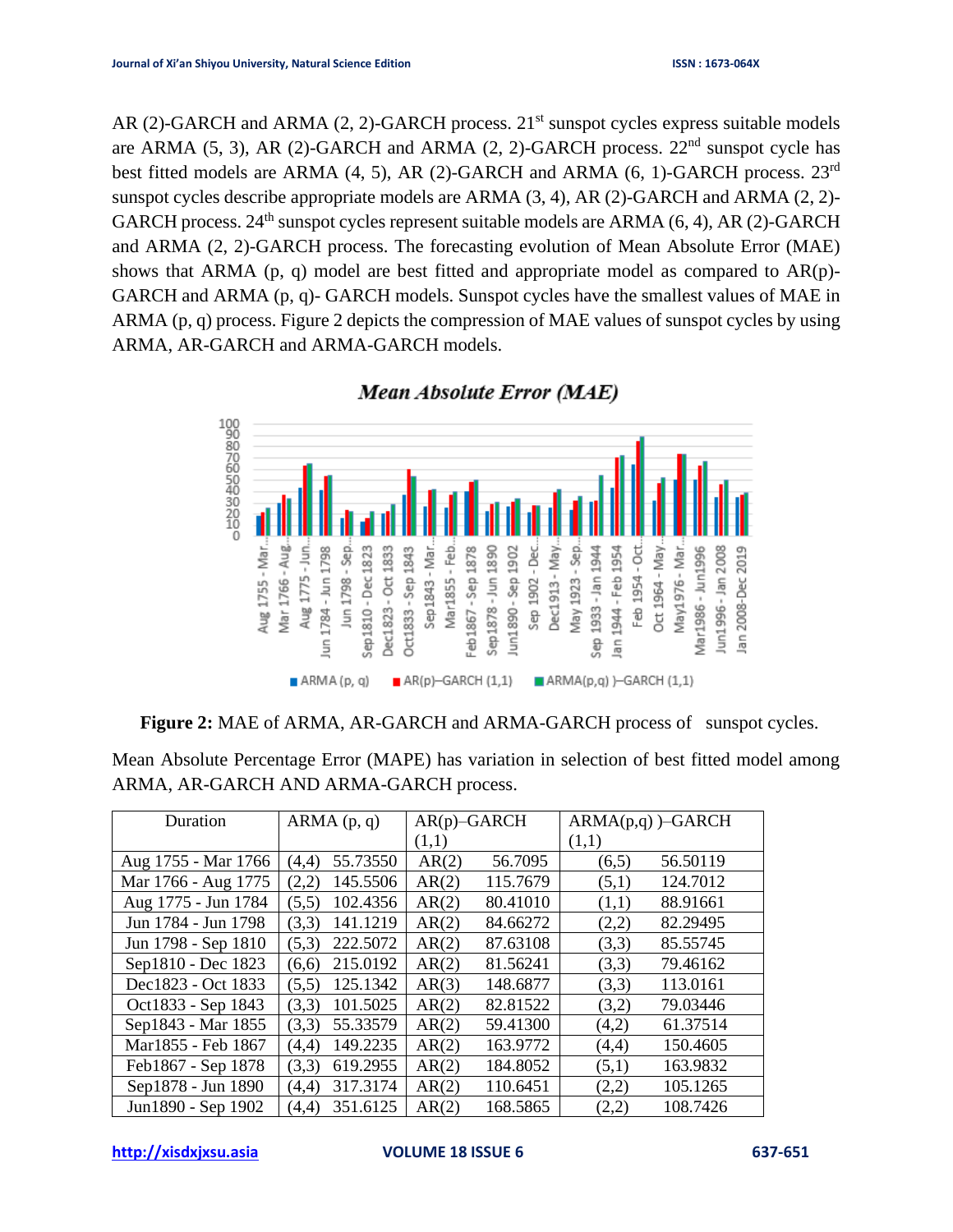| Sep 1902 - Dec 1913 | 469.8335<br>(5,5) | AR(2) | 163.2702 | (2,2) | 117.5639 |
|---------------------|-------------------|-------|----------|-------|----------|
| Dec1913 - May 1923  | 124.6412<br>(5,5) | AR(3) | 80.53190 | (3,3) | 79.70615 |
| May 1923 - Sep 1933 | 225.7652<br>(4,4) | AR(2) | 136.7743 | (2,2) | 116.2730 |
| Sep 1933 - Jan 1944 | 79.25677<br>(4,4) | AR(3) | 94.93236 | (2,2) | 96.16188 |
| Jan 1944 - Feb 1954 | 374.3422<br>(4,4) | AR(2) | 127.5823 | (5,3) | 122.4058 |
| Feb 1954 - Oct 1964 | 125.9374<br>(5,4) | AR(2) | 101.2019 | (5,3) | 87.83657 |
| Oct 1964 - May 1976 | 78.84340<br>(3,3) | AR(2) | 71.04261 | (2,2) | 74.98162 |
| May1976 - Mar 1986  | 99.64765<br>(3,3) | AR(2) | 81.00142 | (2,2) | 80.66910 |
| Mar1986 - Jun1996   | 120.4492<br>(6,5) | AR(2) | 90.53969 | (6,1) | 75.91525 |
| Jun1996 - Jan 2008  | 178.4829<br>(5,4) | AR(2) | 105.7920 | (2,2) | 93.96324 |
| Jan 2008-Dec 2019   | 464.3263<br>(5,5) | AR(2) | 238.9409 | (2,2) | 205.0083 |

Table 3: Mean Absolute Percentage Error (MAPE) of ARMA, AR-GARCH and ARMA-GARCH of sunspot cycles

Table 3: depict that 1<sup>st</sup> sunspot cycles has best fitted models are ARMA (4, 4), AR (2)-GARCH and ARMA  $(6, 5)$ -GARCH process. Sunspot cycle  $1<sup>st</sup>$  shows that the best fitted model is an ARMA model with value 55.73550 among these processes.  $2<sup>nd</sup>$  sunspot cycle has expressed that the appropriate models are ARMA  $(2, 2)$ , AR  $(2)$ -GARCH and ARMA  $(5, 1)$ -GARCH process. 3<sup>rd</sup> sunspot cycle which has suitable fitted models are ARMA (5, 5), AR (2) -GARCH and ARMA (1, 1) -GARCH process. Sunspot cycles  $2<sup>nd</sup>$  and  $3<sup>rd</sup>$  represent that the appropriate model is AR-GARCH with value 115.7679 and 80.41010 respectively.  $4<sup>th</sup>$  sunspot cycle has best fitted models are ARMA  $(3, 3)$ , AR  $(2)$ -GARCH and ARMA  $(2, 2)$ -GARCH process.  $5<sup>th</sup>$  sunspot cycle shows appropriate models are ARMA  $(5, 3)$ , AR  $(2)$ -GARCH and ARMA  $(3, 3)$ -GARCH models.  $6<sup>th</sup>$ sunspot cycles express the suitable models are ARMA (6, 6), AR (2)-GARCH and ARMA (3, 3)- GARCH process.  $7<sup>th</sup>$  sunspot cycles depict best fitted models are ARMA (5, 5), AR (3)-GARCH and ARMA (3, 3)-GARCH process.  $8<sup>th</sup>$  sunspot cycle shows best appropriate models are ARMA  $(3, 3)$ , AR  $(2)$ -GARCH and ARMA  $(3, 2)$ -GARCH process. Sunspots cycles  $4<sup>th</sup>$ ,  $5<sup>th</sup>$ ,  $6<sup>th</sup>$ ,  $7<sup>th</sup>$  and  $8<sup>th</sup>$ reveal that the best model is ARMA-GARCH with value 88.91661, 82.29495, 79.46162, 113.0161 and 79.03446 respectively.  $9<sup>th</sup>$  sunspot cycle has best fitted models are ARMA (3, 3), AR (2)-GARCH and ARMA  $(4, 2)$ -GARCH process.  $10<sup>th</sup>$  sunspot cycles express best fitted models are ARMA (4, 4), AR (2)-GARCH and ARMA (4, 4)-GARCH process. Sunspot cycles  $9<sup>th</sup>$  and  $10<sup>th</sup>$ express that best fitted model is ARMA model with value 55.33579 and 149.2235 respectively among all of these processes.  $11<sup>th</sup>$  sunspot cycle reveals best fitted models are ARMA (3, 3), AR (2)-GARCH and ARMA (5, 1)-GARCH process.  $12<sup>th</sup>$  sunspot cycle has suitable models are ARMA (4, 4), AR (2)-GARCH and ARMA (2, 2)-GARCH process.  $13<sup>th</sup>$  sunspot cycle shows best fitted models are ARMA  $(4, 4)$ , AR  $(2)$ -GARCH and ARMA  $(2, 2)$ -GARCH process.  $14<sup>th</sup>$  sunspot cycles express appropriate models are ARMA (5, 5), AR (2)-GARCH and ARMA (2, 2)-GARCH process.  $15<sup>th</sup>$  sunspot cycles describe the best fitted models are ARMA (5, 5), AR (3)-GARCH and ARMA (3, 3)-GARCH process.  $16<sup>th</sup>$  sunspot cycles represent suitable models are ARMA (4, 4), AR (2)-GARCH and ARMA (2, 2)-GARCH process. Sunspot cycles  $11<sup>th</sup>$ ,  $12<sup>th</sup>$ ,  $13<sup>th</sup>$ ,  $14<sup>th</sup>$ ,  $15<sup>th</sup>$  and 16<sup>th</sup> analyze that the best model is ARMA-GARCH with values 163.9832, 105.1265, 108.7426, 117.5639, 79.70615 and 116.2730 respectively among these processes.  $17<sup>th</sup>$  sunspot cycle has best fitted models are ARMA (4, 4), AR (3)-GARCH and ARMA (2, 2)-GARCH process. Sunspot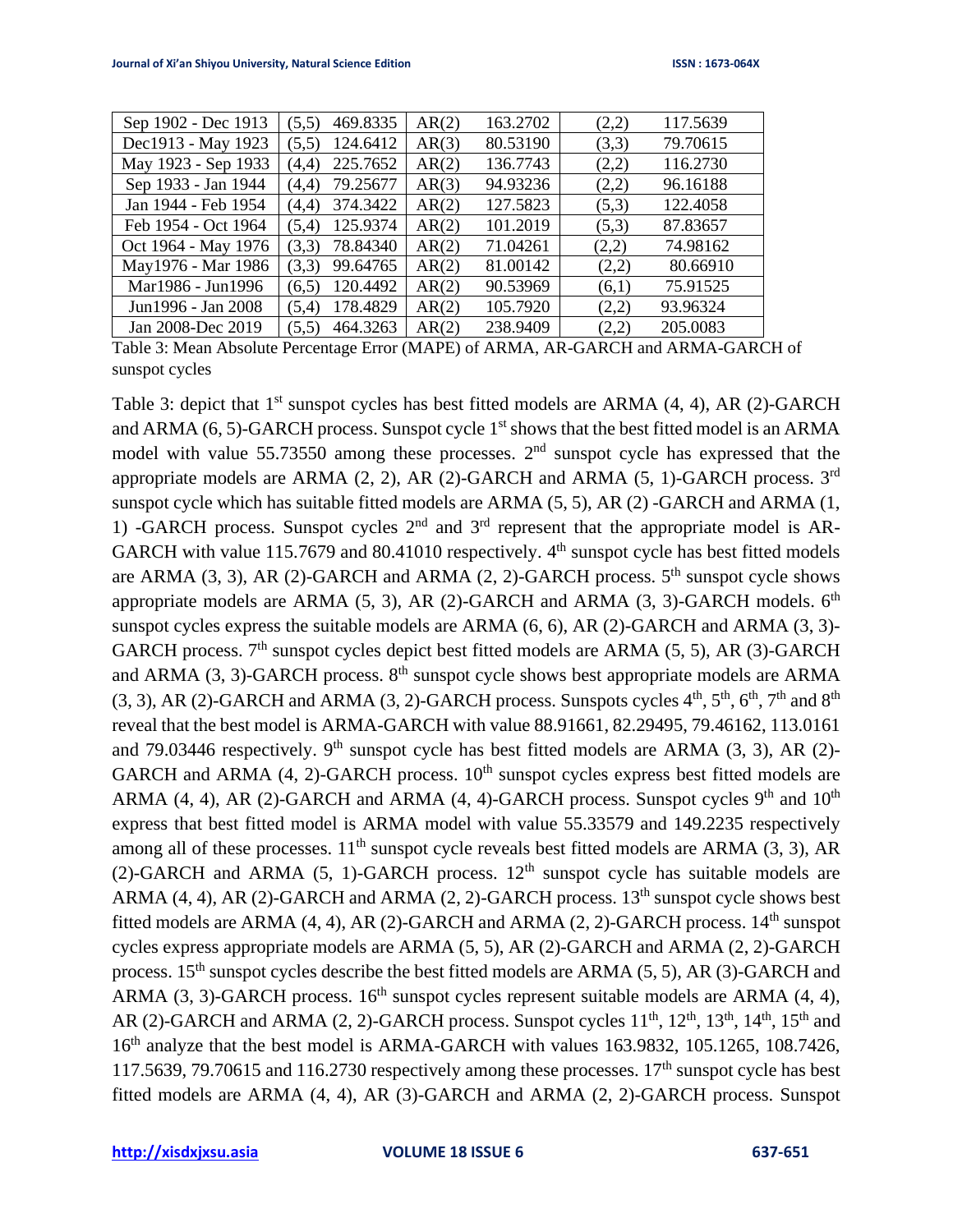cycle  $17<sup>th</sup>$  shows that the best fitted model is ARMA model with value 79.25677 among these models.  $18<sup>th</sup>$  sunspot cycles describe the appropriate models are ARMA (4, 4), AR (2)-GARCH and ARMA (5, 3)-GARCH process.  $19<sup>th</sup>$  sunspot cycle has best fitted models are ARMA (4, 3), AR (2)-GARCH and ARMA (5, 4)-GARCH process. Sunspot cycle  $18<sup>th</sup>$  and  $19<sup>th</sup>$  express that best fitted model is ARMA-GARCH model with values 122.4058 and 87.83657 respectively. 20<sup>th</sup> sunspot cycles reveal best fitted models are ARMA (3, 3), AR (2)-GARCH and ARMA (2, 2)- GARCH process. Sunspot cycles  $20<sup>th</sup>$  and  $3<sup>rd</sup>$  represent that the appropriate model is AR-GARCH with value 71.04261.  $21^{st}$  sunspot cycles express suitable models are ARMA (3, 3), AR (2)-GARCH and ARMA  $(2, 2)$ -GARCH process.  $22<sup>nd</sup>$  sunspot cycle has best fitted models are ARMA (6, 5), AR (2)-GARCH and ARMA (6, 1)-GARCH process.  $23<sup>rd</sup>$  sunspot cycles describe in appropriate models are ARMA  $(5, 4)$ , AR  $(2)$ -GARCH and ARMA  $(2, 2)$ -GARCH process.  $24<sup>th</sup>$ sunspot cycles represent suitable models are ARMA (5, 5), AR (2)-GARCH (1, 1) and ARMA (2, 2)-GARCH (1, 1) process. Sunspot cycles  $21<sup>st</sup>$ ,  $22<sup>nd</sup>$ ,  $23<sup>rd</sup>$  and  $24<sup>th</sup>$  reveal that the best model is ARMA-GARCH with value 80.66910, 75.91525, 93.96324 and 205.0083 respectively. Most of the cycles follow ARAM-GARCH models are appropriate to model except cycles  $2<sup>nd</sup>$ ,  $3<sup>rd</sup>$  and  $20<sup>th</sup>$ shows AR-GARCH models and cycles  $1<sup>st</sup>$ ,  $9<sup>th</sup>$ ,  $10<sup>th</sup>$  and  $17<sup>th</sup>$  express is best fitted model are ARMA models. Figure 3 displayed the compression of MAPE values of sunspot cycles by using ARMA, AR-GARCH and ARMA-GARCH models.





**Figure 3:** MAPE of ARMA, AR-GARCH and ARMA-GARCH process of sunspot cycles.

Theil's U-statistics test is used to analyze the correlation of observations. Strong correlation shows when U test value near to zero.

| Duration                                       | ARMA(p, q) | $AR(p)$ -GARCH | $ARMA(p,q)$ –GARCH |  |
|------------------------------------------------|------------|----------------|--------------------|--|
|                                                |            | (1,1)          | (1.1)              |  |
| Aug 1755 - Mar 1766   $(6,5)$ 0.251178   AR(2) |            | 0.34824        | 0.453746<br>(6.5)  |  |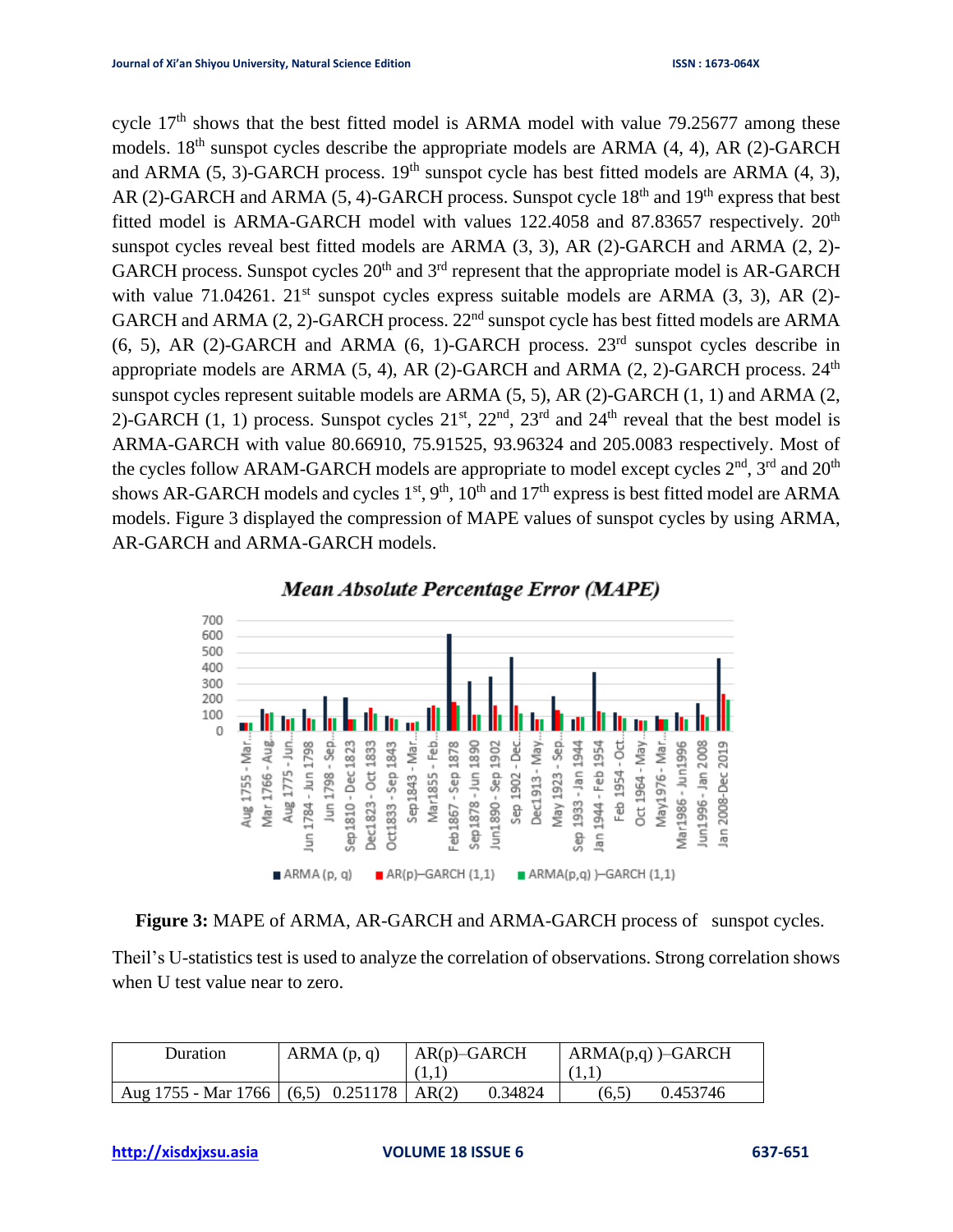| Mar 1766 - Aug 1775 | (5,3)<br>0.309054 | AR(2) | 0.501998 | (5,1) | 0.406759 |
|---------------------|-------------------|-------|----------|-------|----------|
| Aug 1775 - Jun 1784 | (6,4)<br>0.411658 | AR(2) | 0.859162 | (1,1) | 0.907096 |
| Jun 1784 - Jun 1798 | (5,6)<br>0.465585 | AR(2) | 0.837476 | (2,2) | 0.841223 |
| Jun 1798 - Sep 1810 | (6,4)<br>0.416733 | AR(2) | 0.999864 | (3,3) | 0.922685 |
| Sep1810 - Dec 1823  | (3,4)<br>0.418201 | AR(2) | 0.867214 | (3,3) | 0.972678 |
| Dec1823 - Oct 1833  | (5,3)<br>0.294667 | AR(3) | 0.342102 | (3,3) | 0.486173 |
| Oct1833 - Sep 1843  | 0.353636<br>(4,6) | AR(2) | 0.863572 | (3,2) | 0.727303 |
| Sep1843 - Mar 1855  | 0.296860<br>(4,3) | AR(2) | 0.590749 | (4,2) | 0.609577 |
| Mar1855 - Feb 1867  | 0.318617<br>(6,4) | AR(2) | 0.677314 | (4,4) | 0.766811 |
| Feb1867 - Sep 1878  | 0.467277<br>(6,4) | AR(2) | 0.845125 | (5,1) | 0.874876 |
| Sep1878 - Jun 1890  | (5,3)<br>0.384873 | AR(2) | 0.841212 | (2,2) | 0.876150 |
| Jun1890 - Sep 1902  | (4,3)<br>0.429832 | AR(2) | 0.703145 | (2,2) | 0.836094 |
| Sep 1902 - Dec 1913 | 0.363862<br>(4,6) | AR(2) | 0.755452 | (2,2) | 0.744690 |
| Dec1913 - May 1923  | (5,3)<br>0.329163 | AR(3) | 0.747014 | (3,3) | 0.826760 |
| May 1923 - Sep 1933 | 0.340449<br>(6,5) | AR(2) | 0.701884 | (2,2) | 0.814867 |
| Sep 1933 - Jan 1944 | (5,3)<br>0.336577 | AR(3) | 0.874060 | (2,2) | 0.888186 |
| Jan 1944 - Feb 1954 | (5,3)<br>0.366021 | AR(2) | 0.627014 | (5,3) | 0.895654 |
| Feb 1954 - Oct 1964 | (5,3)<br>0.483381 | AR(2) | 0.910967 | (5,3) | 0.939852 |
| Oct 1964 - May 1976 | 0.329886<br>(4,3) | AR(2) | 0.921958 | (2,2) | 0.333498 |
| May1976 - Mar 1986  | (5,3)<br>0.375419 | AR(2) | 0.908955 | (2,2) | 0.800143 |
| Mar1986 - Jun1996   | 0.433141<br>(4,5) | AR(2) | 0.901397 | (6,1) | 0.772314 |
| Jun1996 - Jan 2008  | 0.373450<br>(3,4) | AR(2) | 0.925559 | (2,2) | 0.802811 |
| Jan 2008-Dec 2019   | (6,4)<br>0.370626 | AR(2) | 0.612406 | (2,2) | 0.778433 |

Table 4: Theil's U-Statistics (U test) of ARMA, AR-GARCH and ARMA-GARCH of sunspot cycles

Table 4: depict that 1<sup>st</sup> sunspot cycles has best fitted models are ARMA (6, 5), AR (2)-GARCH and ARMA (6, 5)-GARCH process.  $2<sup>nd</sup>$  sunspot cycle has expressed that the appropriate models are ARMA (5, 3), AR (2)-GARCH and ARMA (5, 1)-GARCH process.  $3<sup>rd</sup>$  sunspot cycle has suitable fitted models are ARMA  $(6, 4)$ , AR $(2)$ -GARCH and ARMA  $(1, 1)$ -GARCH process.  $4<sup>th</sup>$ sunspot cycle has best fitted models are ARMA (5, 6), AR (2)-GARCH and ARMA (2, 2)-GARCH process. 5<sup>th</sup> sunspot cycle shows appropriate models are ARMA (6, 4), AR (2)-GARCH and ARMA (3, 3)-GARCH models.  $6<sup>th</sup>$  sunspot cycles express the suitable models are ARMA (3, 4), AR (2)-GARCH and ARMA (3, 3)-GARCH process.  $7<sup>th</sup>$  sunspot cycles depict best fitted models are ARMA  $(5, 3)$ , AR  $(3)$ -GARCH and ARMA  $(3, 3)$ -GARCH process.  $8<sup>th</sup>$  sunspot cycle shows best appropriate models are ARMA (4, 6), AR (2)-GARCH and ARMA (3, 2)-GARCH process.  $9<sup>th</sup>$  sunspot cycle has best fitted models are ARMA  $(4, 3)$ , AR  $(2)$ -GARCH and ARMA  $(4, 2)$ -GARCH process.  $10^{th}$  sunspot cycles express best fitted models are ARMA (6, 4), AR (2)-GARCH and ARMA (4, 4)-GARCH process.  $11<sup>th</sup>$  sunspot cycle reveals best fitted models are ARMA (6, 4), AR (2)-GARCH and ARMA (5, 1)-GARCH process.  $12<sup>th</sup>$  sunspot cycle has suitable models are ARMA  $(5, 3)$ , AR  $(2)$ -GARCH and ARMA  $(2, 2)$ -GARCH process.  $13<sup>th</sup>$  sunspot cycle shows best fitted models are ARMA  $(4, 3)$ , AR  $(2)$ -GARCH and ARMA  $(2, 2)$ -GARCH process.  $14<sup>th</sup>$ sunspot cycles express appropriate models are ARMA (4, 6), AR (2)-GARCH and ARMA (2, 2)- GARCH process.  $15<sup>th</sup>$  sunspot cycles describe the best fitted models are ARMA (5, 3), AR (3)-GARCH and ARMA  $(3, 3)$ -GARCH process. 16<sup>th</sup> sunspot cycles represent suitable models are ARMA (6, 5), AR (2)-GARCH and ARMA (2, 2)-GARCH process.  $17<sup>th</sup>$  sunspot cycle has best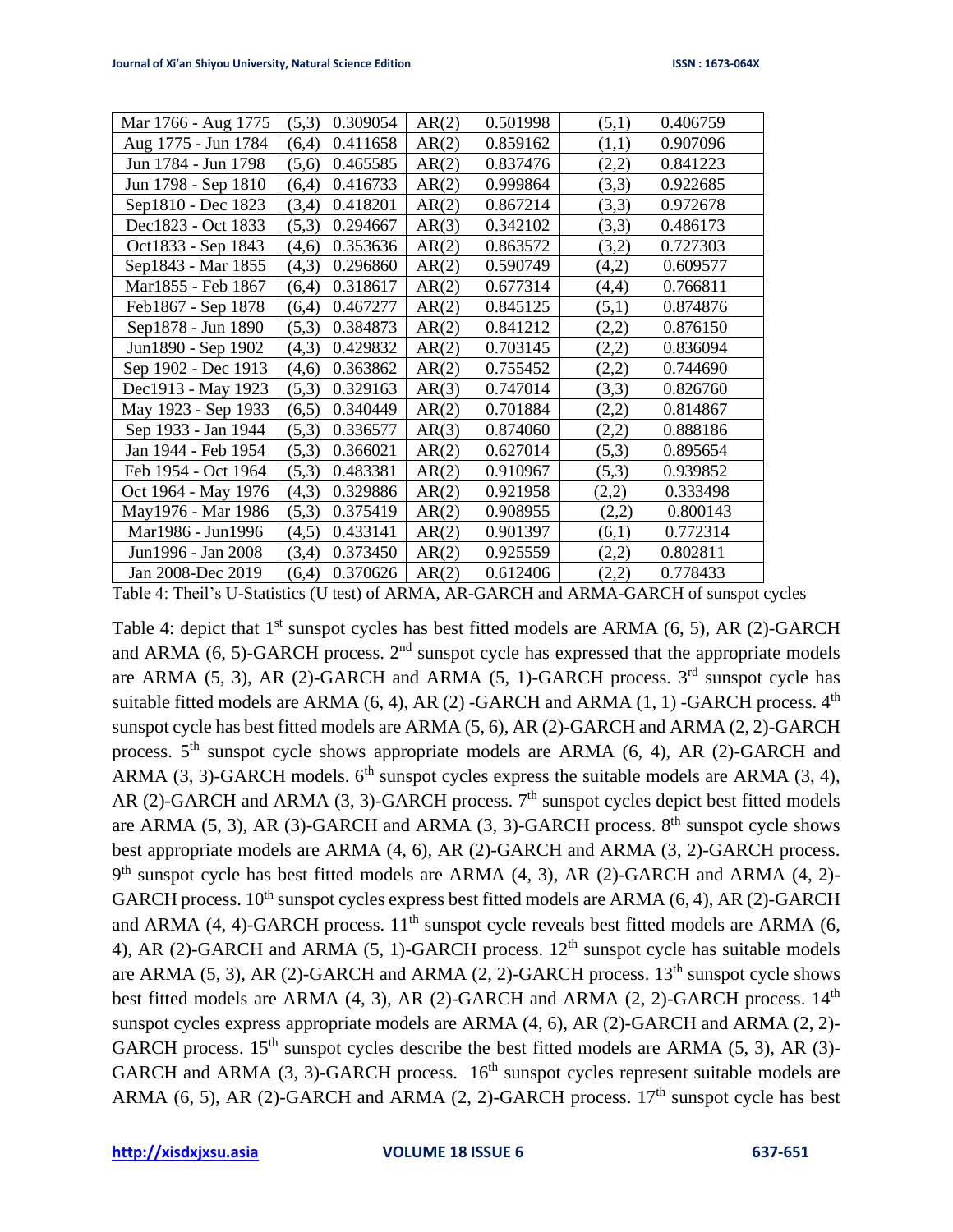fitted models are ARMA  $(5, 3)$ , AR $(3)$ -GARCH and ARMA  $(2, 2)$ -GARCH process. 18<sup>th</sup> sunspot cycles describe the appropriate models are ARMA (5, 3), AR (2)-GARCH and ARMA (5, 3)- GARCH process.  $19<sup>th</sup>$  sunspot cycle has best fitted models are ARMA (5, 3), AR (2)-GARCH and ARMA (5, 3)-GARCH process.  $20<sup>th</sup>$  sunspot cycles reveal best fitted models are ARMA (4, 3), AR (2)-GARCH and ARMA (2, 2)-GARCH process.  $21<sup>st</sup>$  sunspot cycles express suitable models are ARMA (5, 3), AR (2)-GARCH and ARMA (2, 2)-GARCH process.  $22<sup>nd</sup>$  sunspot cycle has best fitted models are ARMA (4, 5), AR (2)-GARCH and ARMA (6, 1)-GARCH process. 23rd sunspot cycles describe appropriate models are ARMA (3, 4), AR (2)-GARCH and ARMA (2, 2)- GARCH process.  $24<sup>th</sup>$  sunspot cycles represent suitable models are ARMA (6, 4), AR (2)-GARCH and ARMA (2, 2)-GARCH process. The forecasting evolution of Theil's U-statistics test shows that ARMA (p, q) models are best fitted and appropriate model as compared to AR(p)-GARCH and ARMA (p, q)- GARCH models. Sunspot cycles have the smallest value of Theil's U-statistics test in ARMA (p, q) process. Figure 4 displayed that the compression of Theil's U-statistics test values of sunspot cycles by using ARMA, AR-GARCH and ARMA-GARCH models.



**Figure 4:** Theil's U-statistics test of ARMA, AR-GARCH and ARMA-GARCH process of sunspot cycles.

## **4: Conclusion**

The novelty of this study is to analyze the forecasting evolution for sunspot cycles using ARMA, AR-GARCH, ARMA-GARCH models. It is already found that the sunspot cycles have stationary nature with second difference and Autocorrelation (AC), Partial Autocorrelation (PAC) and Ljung-Box Q-statistics test are used to check the presence of white noise in the time series data. This study utilizes the stochastic autoregressive and moving average (ARMA) models to forecast the evolution of sunspot cycles. Least Square Estimation is used to investigate the ARMA process. The stationary generalized autoregressive conditional heteroskedasticity GARCH (1, 1) volatility model with specification autoregressive AR (p) process and ARMA (p, q) is used to forecast the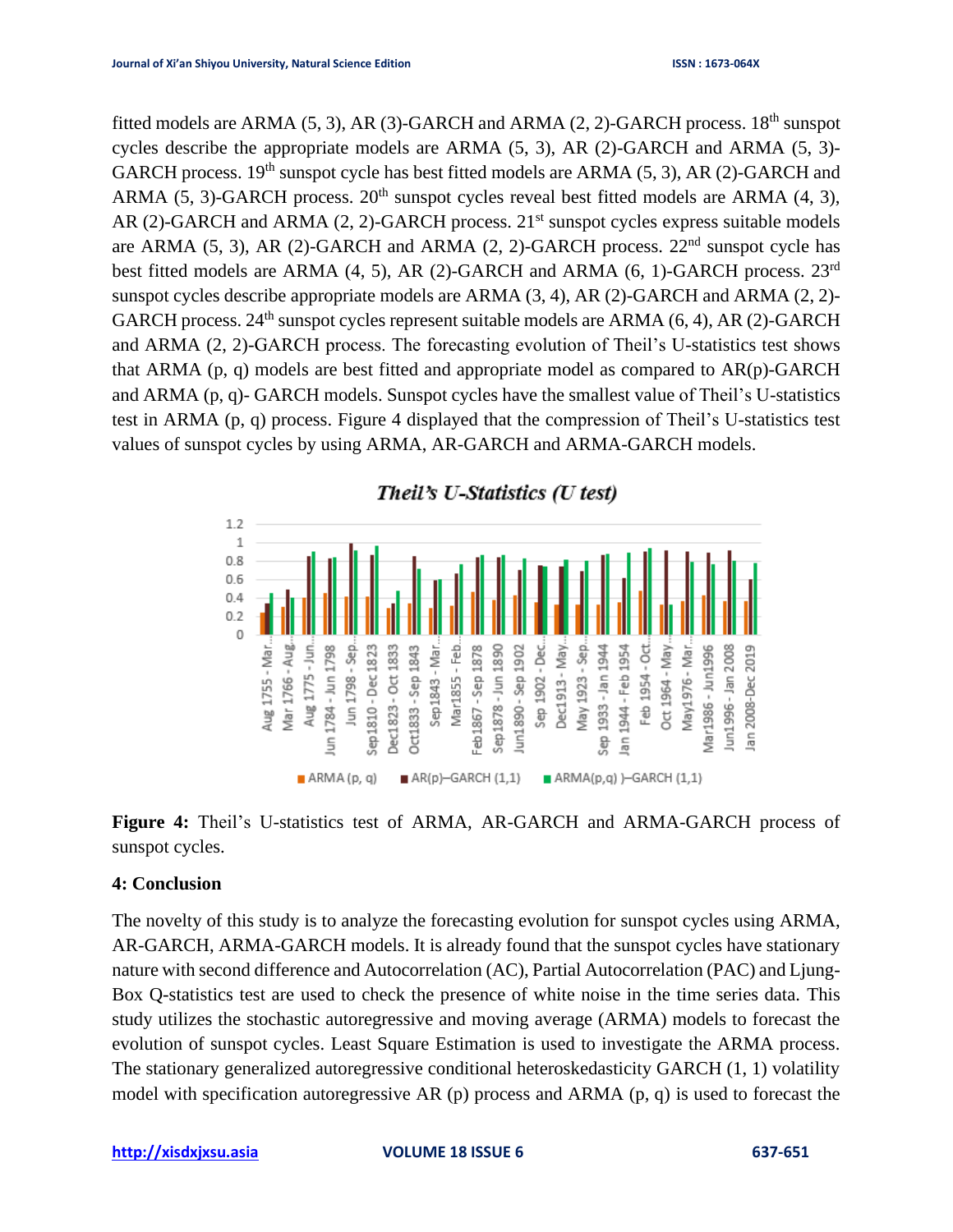evolution of sunspot cycles. The selection of appropriate models is based on the smallest value of the Durbin-Watson statistics test. Durbin-Watson (DW) statistics test value of each sunspot cycle is less than 2 which shows that sunspot observations are correlated to each other. Under model Identification and Estimation, diagnostic checking and Forecasting the ARMA (p, q), AR (p)- GARCH and ARAM (p, q)-GARCH models are found to be the most appropriate. The Gaussian quasi maximum likelihood estimation (QMLE) is used to estimate GARCH (1, 1) process for the specification of AR (p) and ARMA (p, q) models. The selection of the appropriate model is based on residual diagnostic checking's such as ARCH LM, normality test and correlogram squared residuals. Forecasting evolutions are verified by Root Mean Squared Error (RMSE), Mean Absolute Error (MAE), Mean Absolute Percentage Error (MAPE) and Theil's U-Statistics test (U test). The forecasts for the evolution of sunspot cycles obtained by ARMA, AR-GARCH and ARMA-GARCH models are compared. RMSE, MAE and U test is utilized to check the appropriateness of various ARMA models. Only the MAPE exhibited the appropriateness of ARMA-GARCH model apart from cycles  $1<sup>st</sup>$ ,  $9<sup>th</sup>$ ,  $10<sup>th</sup>$  and  $17<sup>th</sup>$  follows ARMA models and cycles  $2<sup>nd</sup>$ ,  $3<sup>rd</sup>$ ,  $4<sup>th</sup>$ ,  $5<sup>th</sup>$ ,  $6<sup>th</sup>$  and  $20<sup>th</sup>$  follows AR-GARCH model.

## References:

Anchal L., Girish K. Jha., Ranjit K. Paul and Bishal G. 2015, Modeling and Forecasting of Price Volatility: An Application of GARCH and EGARCH Model, Agricultural Economics Research Review*.* volume 28 (no. 1) p. 73-88.

Andersen T. G. and Bollerslev. T 1998, Answering the skeptics: yes, standard volatility models do provide Accurate Forecasts, International Economics Review volume 39, p. 885-905.

Akgiray V. 1989, Conditional Heteroskedasticiy in Time Series of Stock Returns: Evidance and Forecast, Journal of Business, volume 62, p. 55-80.

Aquilar O. and west. M 2000, Bayesian Dynamic Factor Models and Portfolio Allocation, Journal of Business and Economic Statistics volume 3 p. 8.

Bray, R. J. , Loughhead, R. E., 1979, Sunspots, Ner York, Dover 256.

Babcock H. W. 1961, The Topology of the Sun's Magnetic Field and the 22-years cycle, Astrophysical Journal volume 133, p 572-578.

Bollerslev T. 1986, Generalized Autoregressive Conditional Heteroskedasticiy, Journal of Econometrics volume 31, p. 307-327.

Box GEP, Jenkins GM, Reinsel GC (1994). Time Series Analysis: Forecasting and Control. *3 rd edn. Prentice Hall, Englewood Cliffs.*